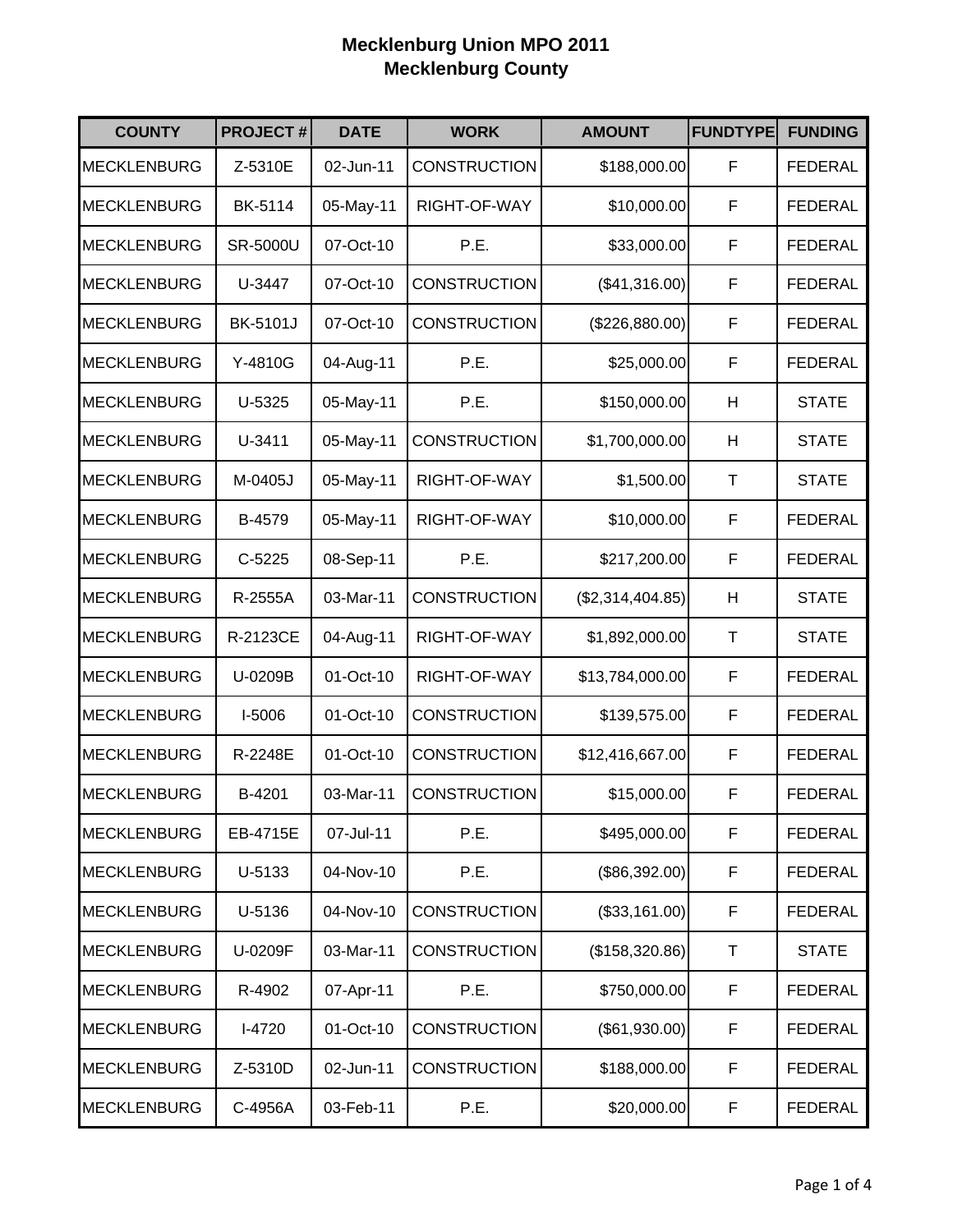| <b>COUNTY</b>      | <b>PROJECT#</b>  | <b>DATE</b> | <b>WORK</b>         | <b>AMOUNT</b>  | <b>FUNDTYPE</b> | <b>FUNDING</b> |
|--------------------|------------------|-------------|---------------------|----------------|-----------------|----------------|
| <b>MECKLENBURG</b> | B-4201           | 03-Feb-11   | RIGHT-OF-WAY        | \$40,000.00    | F               | <b>FEDERAL</b> |
| <b>MECKLENBURG</b> | R-2248EB         | 06-Jan-11   | P.E.                | \$500,000.00   | F               | <b>FEDERAL</b> |
| <b>MECKLENBURG</b> | SR-5001AM        | 03-Feb-11   | <b>CONSTRUCTION</b> | \$55,100.00    | F               | <b>FEDERAL</b> |
| <b>MECKLENBURG</b> | BK-5102D         | 09-Dec-10   | <b>CONSTRUCTION</b> | \$275,400.00   | F               | <b>FEDERAL</b> |
| <b>MECKLENBURG</b> | U-3447WM         | 09-Dec-10   |                     | \$92,074.00    | F               | <b>FEDERAL</b> |
| <b>MECKLENBURG</b> | B-4200           | 03-Feb-11   | RIGHT-OF-WAY        | \$40,000.00    | F               | <b>FEDERAL</b> |
| <b>MECKLENBURG</b> | Z-5310D          | 02-Jun-11   | P.E.                | \$16,000.00    | F               | <b>FEDERAL</b> |
| <b>MECKLENBURG</b> | R-2248D          | 09-Dec-10   | RIGHT-OF-WAY        | \$102,000.00   | T               | <b>STATE</b>   |
| <b>MECKLENBURG</b> | R-2248E          | 01-Oct-10   | <b>CONSTRUCTION</b> | \$1,317,333.00 | F               | <b>FEDERAL</b> |
| <b>MECKLENBURG</b> | Z-5210G          | 02-Jun-11   | P.E.                | \$20,000.00    | F               | <b>FEDERAL</b> |
| <b>MECKLENBURG</b> | Z-5310E          | 02-Jun-11   | P.E.                | \$16,000.00    | F               | <b>FEDERAL</b> |
| <b>MECKLENBURG</b> | B-4779           | 07-Apr-11   | P.E.                | \$200,000.00   | F               | <b>FEDERAL</b> |
| <b>MECKLENBURG</b> | <b>SS-4910AL</b> | 07-Apr-11   | P.E.                | \$25,000.00    | F               | <b>FEDERAL</b> |
| <b>MECKLENBURG</b> | SS-4910AO        | 02-Jun-11   | P.E.                | \$15,000.00    | F               | <b>FEDERAL</b> |
| <b>MECKLENBURG</b> | <b>SS-4910AR</b> | 02-Jun-11   | P.E.                | \$40,000.00    | $\mathsf F$     | <b>FEDERAL</b> |
| <b>MECKLENBURG</b> | R-2248WM         | 09-Dec-10   |                     | \$121,121.00   | F               | <b>FEDERAL</b> |
| <b>MECKLENBURG</b> | SS-4910AQ        | 02-Jun-11   | P.E.                | \$1,000.00     | F               | <b>FEDERAL</b> |
| <b>MECKLENBURG</b> | <b>BD-5110C</b>  | 09-Dec-10   | RIGHT-OF-WAY        | \$30,000.00    | $\mathsf F$     | <b>FEDERAL</b> |
| <b>MECKLENBURG</b> | I-5006           | 01-Oct-10   | <b>CONSTRUCTION</b> | (\$25,540.50)  | F               | <b>FEDERAL</b> |
| <b>MECKLENBURG</b> | $I-4720$         | 01-Oct-10   | <b>CONSTRUCTION</b> | \$337,650.00   | F               | <b>FEDERAL</b> |
| <b>MECKLENBURG</b> | B-5241           | 09-Dec-10   | P.E.                | \$100,000.00   | F               | <b>FEDERAL</b> |
| <b>MECKLENBURG</b> | Z-5210G          | 02-Jun-11   | <b>CONSTRUCTION</b> | \$153,000.00   | F               | <b>FEDERAL</b> |
| <b>MECKLENBURG</b> | M-0414           | 07-Oct-10   | P.E.                | \$223,896.00   | F               | <b>FEDERAL</b> |
| <b>MECKLENBURG</b> | BP-5300M         | 07-Apr-11   | <b>CONSTRUCTION</b> | \$900,000.00   | F               | <b>FEDERAL</b> |
| <b>MECKLENBURG</b> | U-0209F          | 04-Nov-10   | <b>CONSTRUCTION</b> | \$295,000.00   | Τ               | <b>STATE</b>   |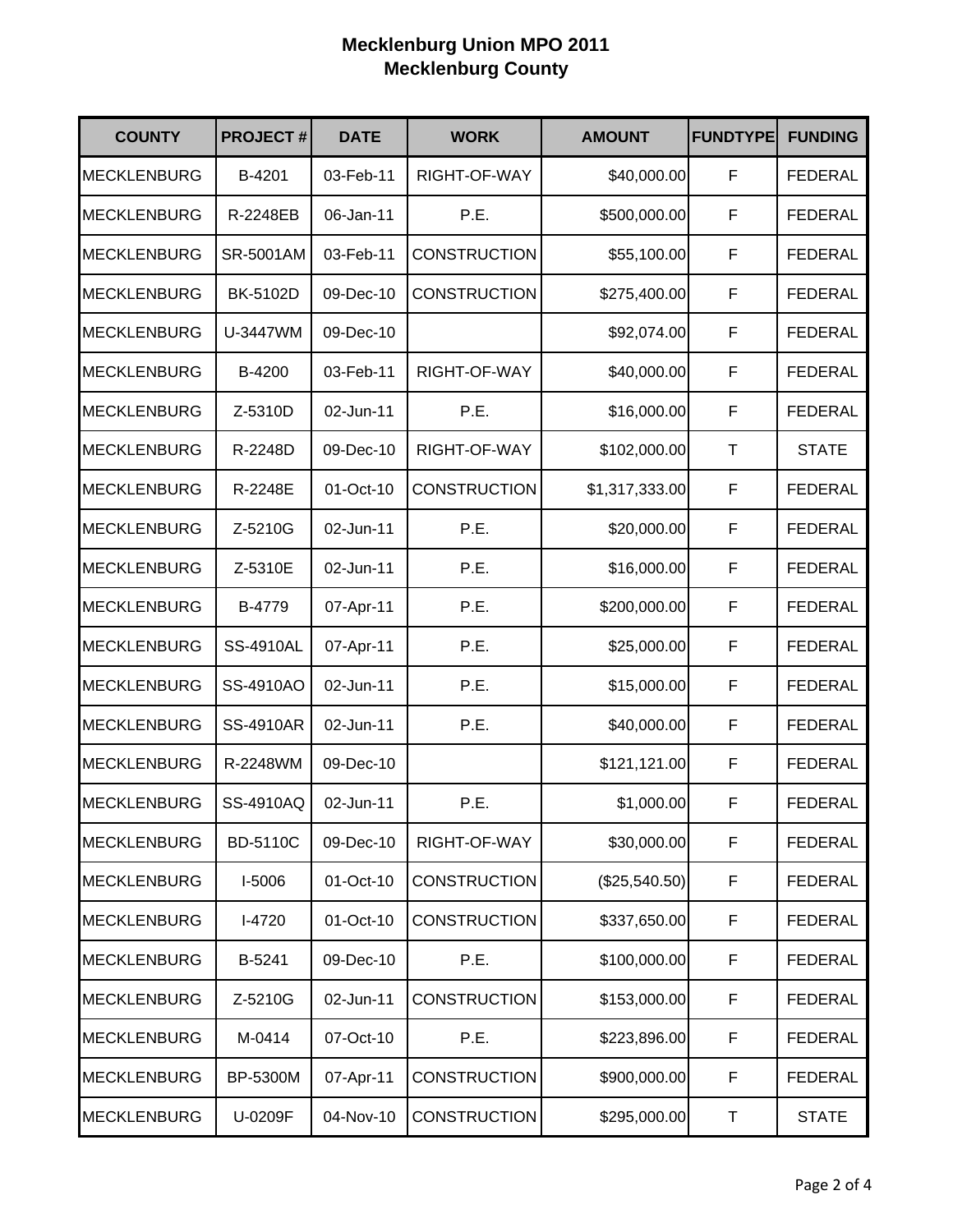| <b>COUNTY</b>                   | <b>PROJECT#</b>  | <b>DATE</b> | <b>WORK</b>         | <b>AMOUNT</b>     | <b>FUNDTYPE</b> | <b>FUNDING</b> |
|---------------------------------|------------------|-------------|---------------------|-------------------|-----------------|----------------|
| <b>MECKLENBURG</b>              | EB-5118JA        | 04-Nov-10   | <b>CONSTRUCTION</b> | (\$29,342.00)     | F               | <b>FEDERAL</b> |
| <b>MECKLENBURG</b>              | U-3447           | 04-Nov-10   | <b>CONSTRUCTION</b> | (\$39,000.00)     | F               | <b>FEDERAL</b> |
| <b>MECKLENBURG</b>              | BK-5102D         | 04-Nov-10   | <b>CONSTRUCTION</b> | (\$1,014,000.00)  | $\mathsf F$     | <b>FEDERAL</b> |
| <b>MECKLENBURG</b>              | R-2123CE         | 04-Nov-10   | P.E.                | \$750,000.00      | $\top$          | <b>STATE</b>   |
| <b>MECKLENBURG</b>              | U-5011           | 08-Sep-11   | <b>CONSTRUCTION</b> | \$20,016,222.00   | $\mathsf F$     | <b>FEDERAL</b> |
| <b>MECKLENBURG</b>              | EB-5118JB        | 04-Nov-10   | <b>CONSTRUCTION</b> | \$30,000.00       | F               | <b>FEDERAL</b> |
| <b>MECKLENBURG</b>              | EB-5120          | 04-Nov-10   | <b>CONSTRUCTION</b> | \$70,000.00       | F               | <b>FEDERAL</b> |
| <b>MECKLENBURG</b>              | U-2509           | 08-Sep-11   | P.E.                | \$300,000.00      | F               | <b>FEDERAL</b> |
| <b>MECKLENBURG</b>              | EB-5118JD        | 04-Nov-10   | <b>CONSTRUCTION</b> | (\$13,000.00)     | F               | <b>FEDERAL</b> |
| <b>MECKLENBURG</b>              | U-5199           | 04-Nov-10   | <b>CONSTRUCTION</b> | \$80,000.00       | F               | <b>FEDERAL</b> |
| <b>MECKLENBURG</b>              | C-4956A          | 08-Sep-11   | RIGHT-OF-WAY        | \$40,000.00       | $\mathsf F$     | <b>FEDERAL</b> |
| <b>MECKLENBURG</b>              | <b>BD-5110P</b>  | 07-Apr-11   | P.E.                | \$150,000.00      | F               | <b>FEDERAL</b> |
| <b>MECKLENBURG</b>              | I-4733           | 04-Nov-10   | P.E.                | \$6,259,219.00    | $\mathsf F$     | <b>FEDERAL</b> |
| <b>MECKLENBURG</b>              | U-4911           | 04-Aug-11   | RIGHT-OF-WAY        | \$237,000.00      | F               | <b>FEDERAL</b> |
| <b>MECKLENBURG</b>              | I-5210A          | 07-Apr-11   | P.E.                | \$50,000.00       | $\mathsf F$     | <b>FEDERAL</b> |
| <b>MECKLENBURG</b>              | I-4733           | 04-Nov-10   | P.E.                | \$1,002,341.00    | F               | <b>FEDERAL</b> |
| <b>MECKLENBURG</b>              | <b>EB-5118JC</b> | 04-Nov-10   | <b>CONSTRUCTION</b> | (\$425,376.00)    | F               | <b>FEDERAL</b> |
| <b>MECKLENBURG</b>              | U-5198           | 04-Nov-10   | <b>CONSTRUCTION</b> | (\$33,000.00)     | $\mathsf F$     | <b>FEDERAL</b> |
| <b>MECKLENBURG</b>              | $I-5128$         | 04-Nov-10   | P.E.                | (\$17,291.00)     | F               | <b>FEDERAL</b> |
| <b>MECKLENBURG</b>              | I-5210A          | 08-Sep-11   | <b>CONSTRUCTION</b> | \$1,015,000.00    | F               | <b>FEDERAL</b> |
| <b>MECKLENBURG</b>              | <b>NoID</b>      | 07-Oct-10   | P.E.                | \$500,000.00      | F               | <b>FEDERAL</b> |
| <b>MECKLENBURG</b>              | U-5012           | 08-Sep-11   | <b>CONSTRUCTION</b> | \$5,620,019.00    | F               | <b>FEDERAL</b> |
| MECKLENBURG,<br><b>CABARRUS</b> | I-3803B          | 01-Oct-10   | <b>CONSTRUCTION</b> | (\$4,411,868.00)  | F               | <b>FEDERAL</b> |
| CABARRUS,<br><b>MECKLENBURG</b> | I-3803B          | 01-Oct-10   | <b>CONSTRUCTION</b> | \$30,871,000.00   | F               | <b>FEDERAL</b> |
| MECKLENBURG,<br><b>CABARRUS</b> | R-2123CE         | 09-Dec-10   | <b>CONSTRUCTION</b> | (\$17,740,040.00) | F               | <b>FEDERAL</b> |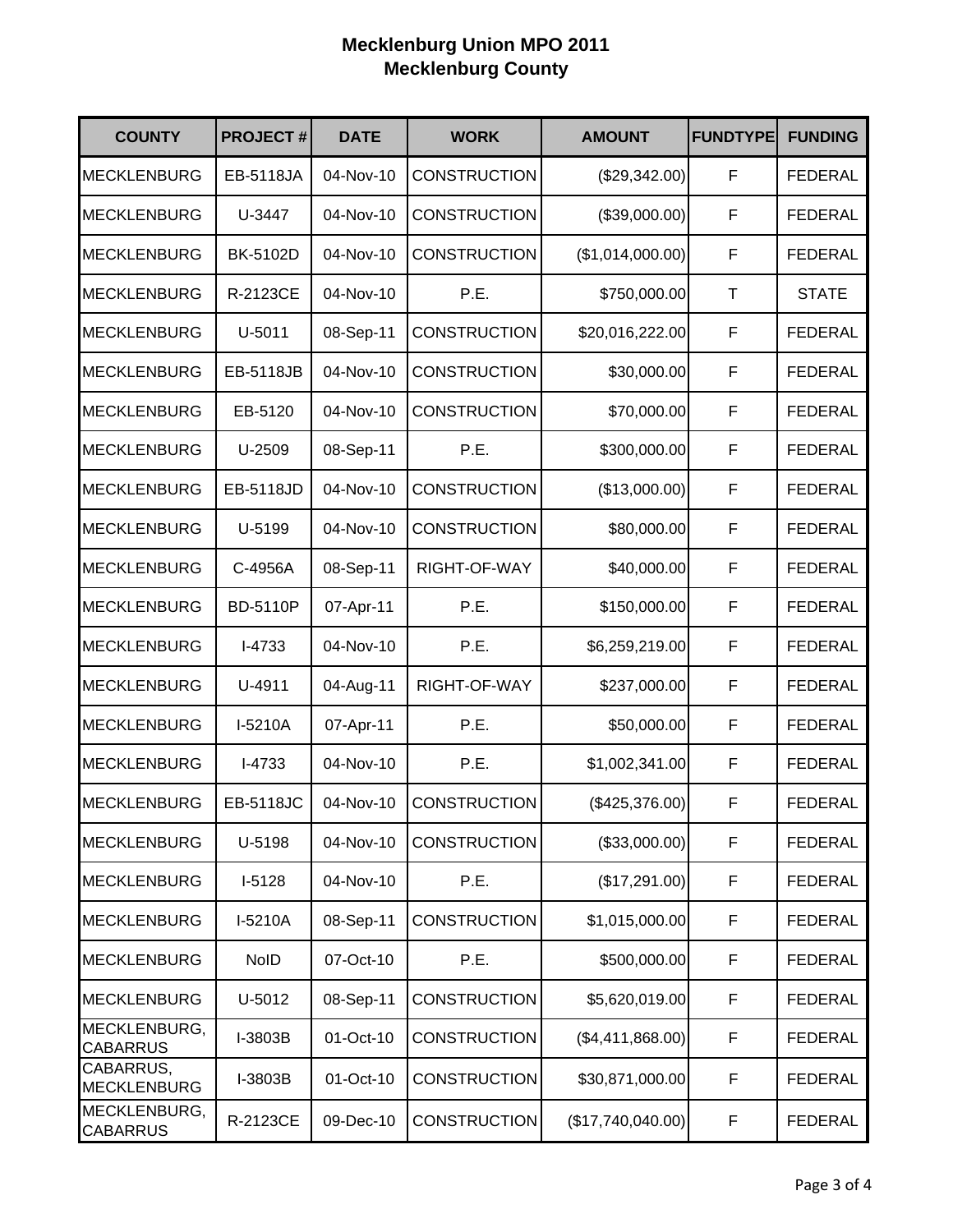| <b>COUNTY</b>                   | <b>PROJECT#</b> | <b>DATE</b> | <b>WORK</b>         | <b>AMOUNT</b>   | <b>FUNDTYPE</b> | <b>FUNDING</b> |
|---------------------------------|-----------------|-------------|---------------------|-----------------|-----------------|----------------|
| MECKLENBURG,<br><b>CABARRUS</b> | P-5208          | 07-Apr-11   | P.E.                | \$75,000.00     | F               | <b>FEDERAL</b> |
| MECKLENBURG,<br><b>CABARRUS</b> | R-2123CE        | 01-Oct-10   | <b>CONSTRUCTION</b> | \$35,366,667.00 | F               | FEDERAL        |
| MECKLENBURG,<br><b>GASTON</b>   | U-3321          | 04-Nov-10   |                     | \$315,000.00    | Τ               | <b>STATE</b>   |
| MECKLENBURG,<br><b>GASTON</b>   | U-3321          | 04-Nov-10   |                     | \$1,935,000.00  | т               | <b>STATE</b>   |
| MECKLENBURG,<br><b>GASTON</b>   | U-3321          | 05-May-11   | <b>CONSTRUCTION</b> | \$64,500.00     | Т               | <b>STATE</b>   |
| MECKLENBURG,<br><b>GASTON</b>   | U-3321          | 05-May-11   | <b>CONSTRUCTION</b> | \$10,500.00     | Т               | <b>STATE</b>   |
| MECKLENBURG,<br><b>UNION</b>    | U-2510A         | 04-Nov-10   | <b>CONSTRUCTION</b> | (\$89,200.00)   | F               | <b>FEDERAL</b> |